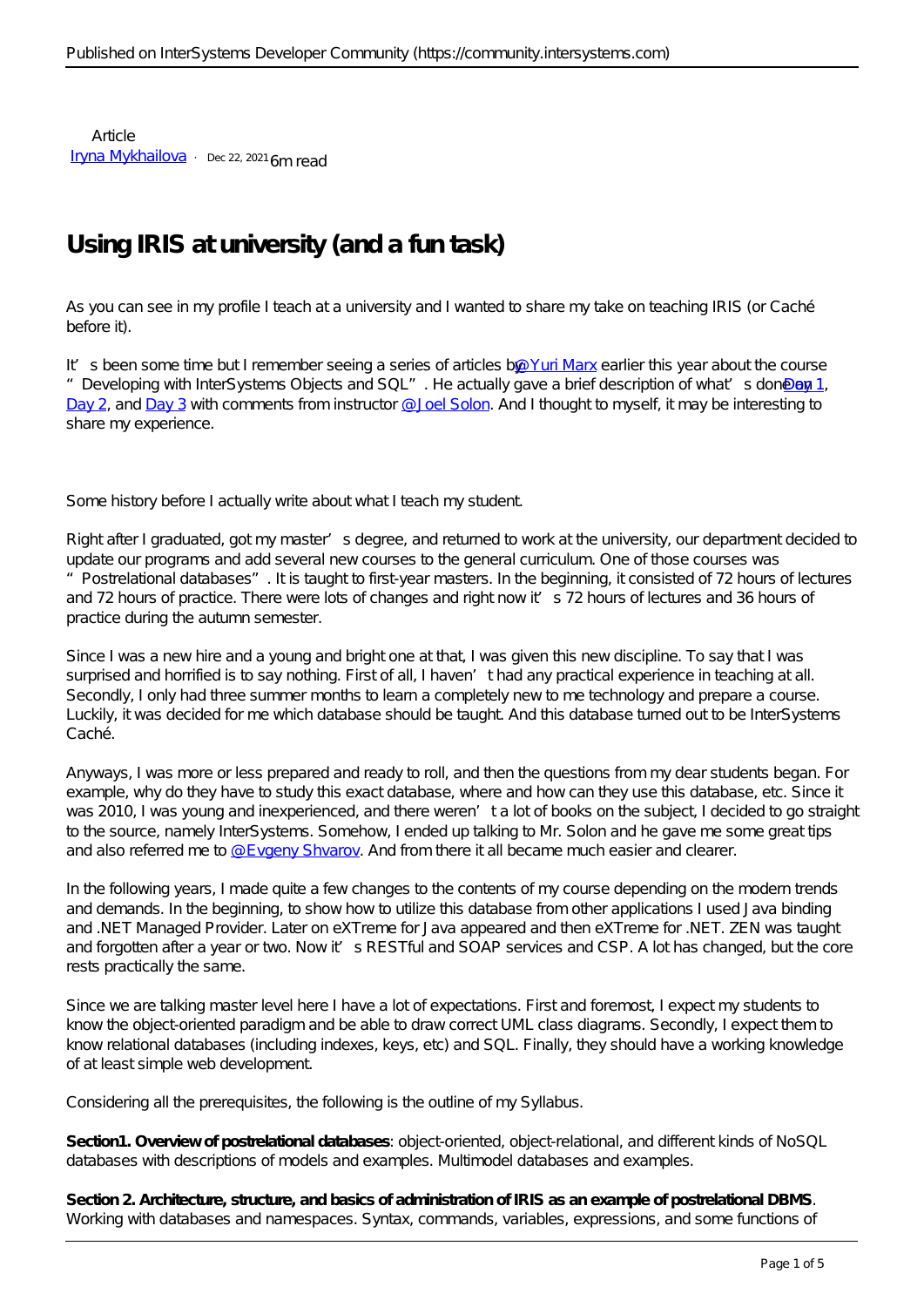ObjectScript. Also user code, exceptions, and transactions.

**Section 3. Hierarchical model**. Lists and multidimensional arrays (and globals). Functions to work with lists and arrays. And here comes the first task – design a global that has 4 subscript levels and use at least 4 functions to work with arrays to do something with the data.

**Section 4. Object model**. Classes, hierarchy, inheritance, parameters, different types of properties (and how to use them), different types of methods (using examples of calculated properties, Unit testing, creation of test data using Populate, user datatypes), parameters (and how to use them). How the data is stored and how to set up storage. Tasks here include designing a class diagram with classes that have different types of properties (references, builtin objects, both types of relationships, both types of collections, and a stream); creating these classes and several objects of each class, and linking everything together in IDE; creating a calculated property, a user datatype, Unit tests to check that all the constraints work (like min or max length/value, required property, unique property, etc) and generating test data.

**Section 5. Relational model**. Correlation between the object model and the relational model. Embedded (simple statements and cursors) and dynamic SQL. Class queries (both based on SQL and COS). Implicit join. IDKEY and accompanying methods. The task here is to add different types of SQL queries to classes from previous tasks with joins and parameters, create a trigger, change the unique property to IDKEY and see how it changes the related globals.

Section 6. Accessing data from outside IRIS. CSP and all about it. RESTful service and client (classes to work with JSON). SOAP service and client (classes to work with XML). The task here is to choose a class from previous tasks and create a CSP page that lists all the objects of the chosen class and gives the functionality to edit, create and delete objects. Then do the same things using RESTful and SOAP services (basically create methods to return all objects, one specific object, update and delete one specific object).

And that's it. Apparently now, that there is an Embedded Python available, I will probably switch to it because all the questions and comments about the syntax of ObjectScript really get on my nerve.

Of course, the COVID-19 and lockdowns introduced some changes to the way how it all works. But IMHO those changes are for the best. And it really depends on how things are organized. For example, one of the advantages is that now I can actually show the students the usefulness of knowing all the stuff I talk about the whole semester.

In general, at the end of the semester, they have a control work that checks their knowledge of the main sections of the course. Before, they wrote it in class and I could supervise them. After, because the pandemic happened quite unexpectedly, I had to improvise and somehow provide each student with a unique set of tasks. Unfortunately, at that point, there was no software readily available so I decided to write a simple web portal to deal with this control work. Since it's been almost two years now my simple portal turned into a RESTful service that randomly selects questions from different sets, assigns them to students, and receives the answers. All very modern and easy to use (and to write)  $\left(\frac{1}{2}\right)$ 

As it is now the time for my current students to write this control work (and to have some fun here in this community) I dare you to take the test and send your answers J Of course the questions will be different (and easier) from the ones my students get. And I will give you the result J I'm going to use the InterSystems Learning Labs server so you have only a couple of days to do the deed and check your knowledge.

The class diagram, that I use in the questions, is as follows:

To get the questions just send a GET request with your name to the following address:

[http://52773-1-e5a0b608.labs.learning.intersystems.com/community/task/<Your\\_name](http://52773-1-e5a0b608.labs.learning.intersystems.com/community/task/%3cYour_name)>

You will get your set of 4 questions:

.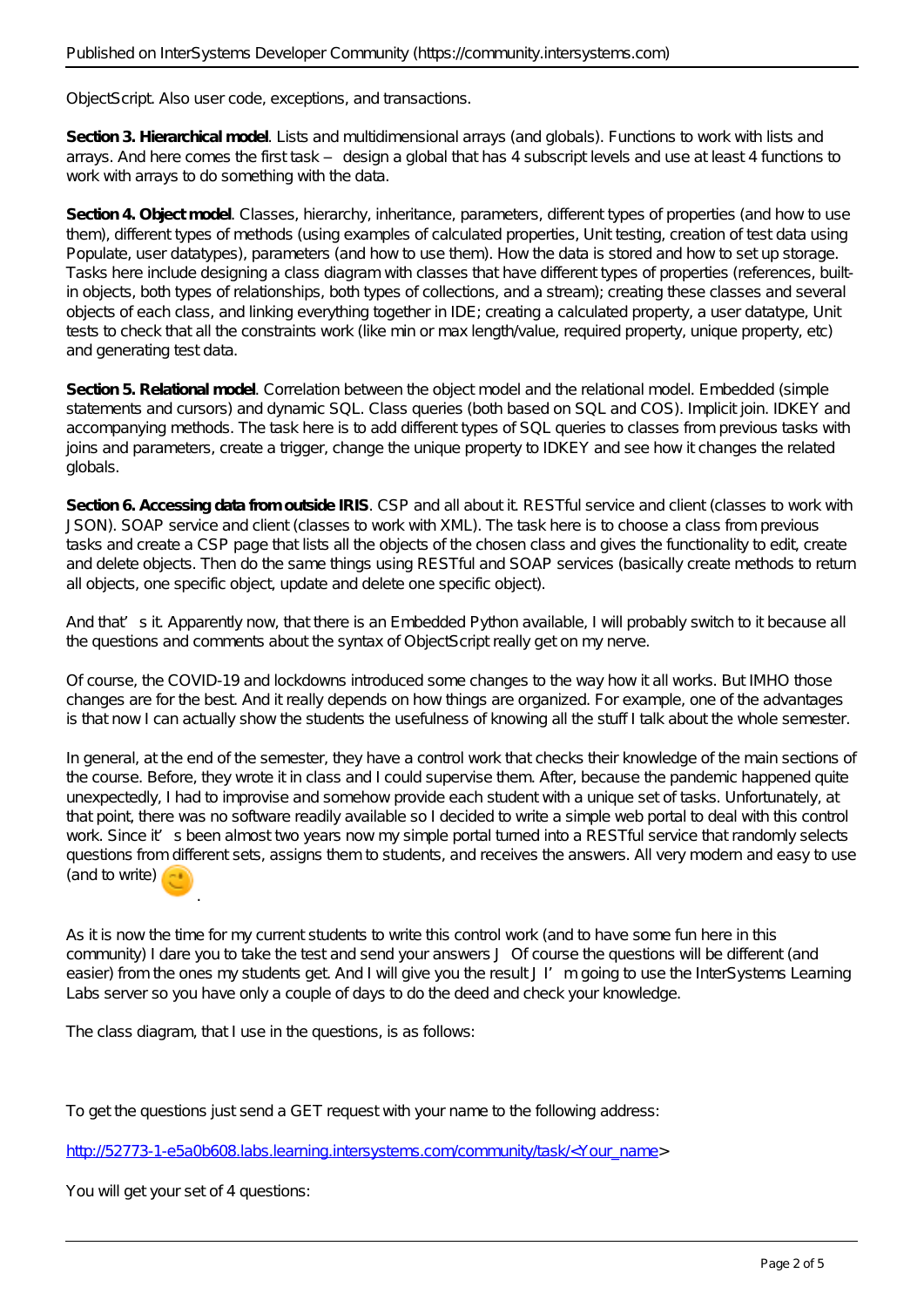| http://52773-1-e5a0b608.l ×<br>$\pm$                                                                                                                                                                                                                                                                                                                                                                                                                                   |                                     |
|------------------------------------------------------------------------------------------------------------------------------------------------------------------------------------------------------------------------------------------------------------------------------------------------------------------------------------------------------------------------------------------------------------------------------------------------------------------------|-------------------------------------|
| GET $\sim$<br>http://52773-1-e5a0b608.labs.learning.intersystems.com/community/task/Iryna Mykhailova                                                                                                                                                                                                                                                                                                                                                                   |                                     |
| <b>AUTHORIZATION</b><br><b>ACTIONS</b><br><b>HEADERS</b><br><b>CONFIG CODE SNIPPETS</b>                                                                                                                                                                                                                                                                                                                                                                                |                                     |
| <b>Text editor</b><br><b>COPY</b>                                                                                                                                                                                                                                                                                                                                                                                                                                      |                                     |
| Add a header to the HTTP request.                                                                                                                                                                                                                                                                                                                                                                                                                                      |                                     |
| $\bigoplus$ ADD                                                                                                                                                                                                                                                                                                                                                                                                                                                        |                                     |
| Response X                                                                                                                                                                                                                                                                                                                                                                                                                                                             | <b>CLEAR</b>                        |
| <b>200 OK</b>                                                                                                                                                                                                                                                                                                                                                                                                                                                          | - 9<br>Time: 283 ms Size: 435 Bytes |
| {"Name":"Iryna Mykhailova","Question1":"Difference between a neutron star and a black hole.","Question2":"Using Ob<br>1.<br>jectScript syntax create an instance of class Test and set all its properties", "Question3":"Using IRIS SQL insert<br>a row with all the fields of table Test", "Question4": "On the page page1.csp in method OnPreHTTP there is code: set<br>%response.Redirect = 'page2.csp'. What will be in the address bar after opening page1.csp?"} |                                     |

To send answers just send a POST request to the following address:

[http://52773-1-e5a0b608.labs.learning.intersystems.com/community/answer/<Your\\_name>](http://52773-1-e5a0b608.labs.learning.intersystems.com/community/answer/%3cYour_name)

with a JSON in a body:

{

```
"Answer1": "answer 1",
```
"Answer2": "answer 2",

"Answer3": "answer 3",

"Answer4": "answer 4"

}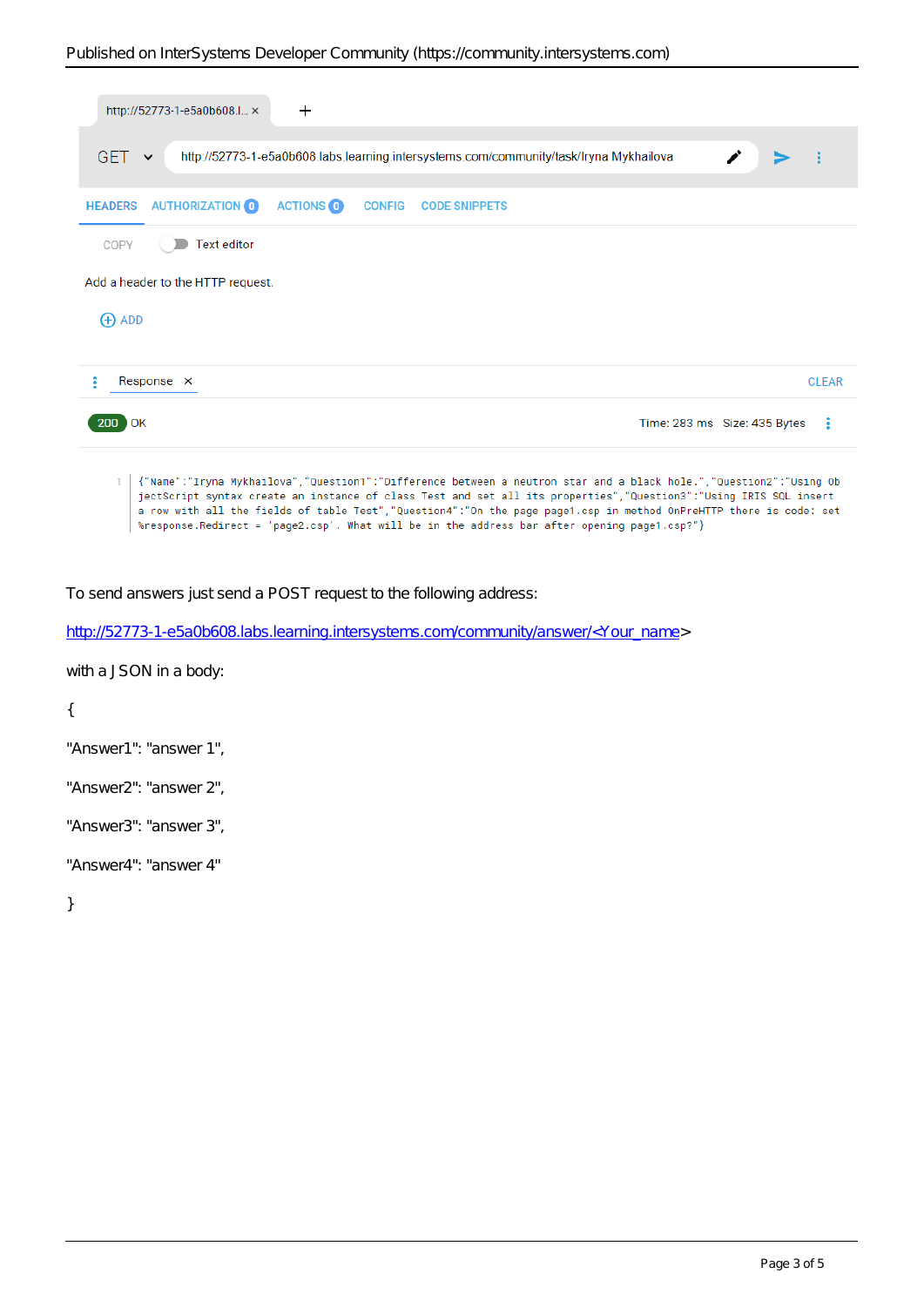| http://52773-1-e5a0b608.l ×                                                                                                                                     | $\pm$<br>http://52773-1-e5a0b608.l ×                                                     |                                  |
|-----------------------------------------------------------------------------------------------------------------------------------------------------------------|------------------------------------------------------------------------------------------|----------------------------------|
| POST $\sim$                                                                                                                                                     | http://52773-1-e5a0b608.labs.learning.intersystems.com/community/answer/Iryna Mykhailova | ◢                                |
| <b>AUTHORIZATION O</b><br><b>BODY</b><br><b>HEADERS</b>                                                                                                         | <b>ACTIONS</b> O<br><b>CONFIG CODE SNIPPETS</b>                                          |                                  |
| Raw input<br>$\vee$<br>ł.<br>1<br>"Answer1": "answer1",<br>2<br>"Answer2": "answer2",<br>3<br>"Answer3": "answer3",<br>4<br>"Answer4": "answer4"<br>5<br>}<br>6 |                                                                                          | <b>JSON</b><br>$\checkmark$      |
| Response X                                                                                                                                                      |                                                                                          | <b>CLEAR</b>                     |
| <b>200 OK</b>                                                                                                                                                   |                                                                                          | Time: 344 ms Size: 15 Bytes<br>÷ |
|                                                                                                                                                                 |                                                                                          |                                  |

 $1$   $\{$  "Status": "OK"}

I will check the answers at some point (because there is this pesky thing called time difference) and you can get your results by sending GET request to the following address:

[http://52773-1-e5a0b608.labs.learning.intersystems.com/controlwork/marks/<Your\\_name>](http://52773-1-e5a0b608.labs.learning.intersystems.com/controlwork/marks/%3cYour_name)

| http://52773-1-e5a0b608.l ×<br>http://52773-1-e5a0b608.l ×<br>http://52773-1-e5a0b608.l ×                             | $\div$                           |
|-----------------------------------------------------------------------------------------------------------------------|----------------------------------|
| <b>GET</b><br>http://52773-1-e5a0b608.labs.learning.intersystems.com/community/marks/Iryna Mykhailova<br>$\checkmark$ |                                  |
| <b>AUTHORIZATION</b> O<br><b>ACTIONS</b> O<br><b>HEADERS</b><br><b>CONFIG</b><br><b>CODE SNIPPETS</b>                 |                                  |
| Text editor<br>COPY                                                                                                   |                                  |
| Add a header to the HTTP request.                                                                                     |                                  |
| <b>ADD</b>                                                                                                            |                                  |
| Response X                                                                                                            | <b>CLEAR</b>                     |
| 200 OK                                                                                                                | ÷<br>Time: 280 ms Size: 53 Bytes |
| {"Mark1":2,"Mark2":2,"Mark3":0,"Mark4":1,"Overall":5}<br>1                                                            |                                  |

If the marks are empty, it means I haven't yet had the time to check (or I'm not up yet). The points are as follows:

0 points mean that the answer is completely wrong.

1 point means that the answer is more or less correct.